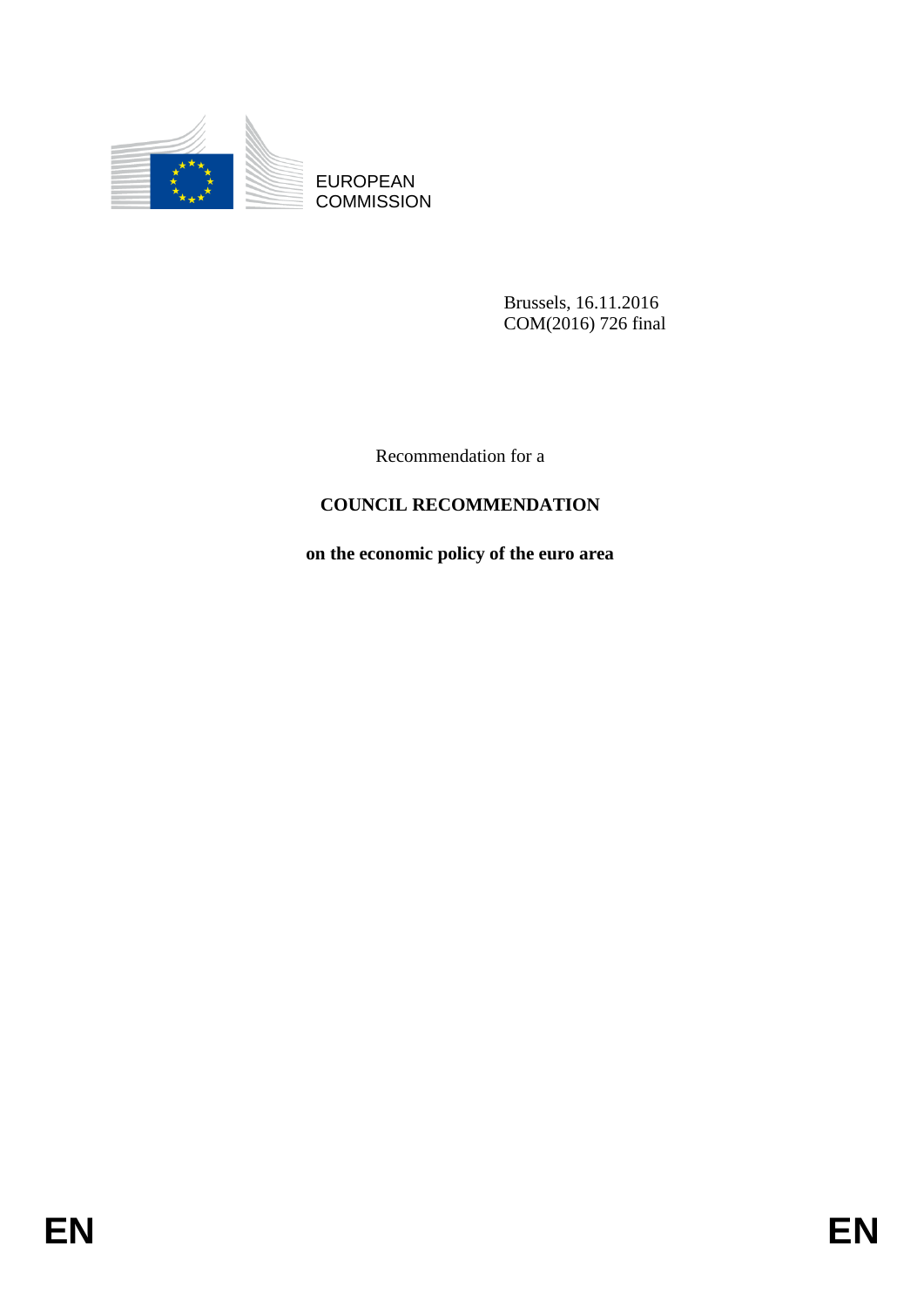#### Recommendation for a

## **COUNCIL RECOMMENDATION**

#### **on the economic policy of the euro area**

### THE COUNCIL OF THE EUROPEAN UNION,

Having regard to the Treaty on the Functioning of the European Union, and in particular Article 136 in conjunction with Article 121(2) thereof,

Having regard to Council Regulation (EC) No 1466/97 of 7 July 1997 on the strengthening of the surveillance of budgetary positions and the surveillance and coordination of economic policies<sup>1</sup>, and in particular Article 5(2) thereof,

Having regard to Regulation (EU) No 1176/2011 of the European Parliament and of the Council of 16 November 2011 on the prevention and correction of macroeconomic imbalances<sup>2</sup>, and in particular Article  $6(1)$  thereof,

Having regard to the recommendation of the European Commission,

Having regard to the conclusions of the European Council,

Having regard to the opinion of the Economic and Financial Committee,

Having regard to the opinion of the Economic Policy Committee,

Whereas:

(1) Economic recovery in the euro area continues, but remains fragile. There has been significant progress in recent years: since 2015, euro area GDP has recovered its precrisis level in real terms and unemployment has declined to its lowest level since 2010-11. However, aggregate demand is sluggish, inflation is well below target, in spite of very accommodative monetary policy by the European Central Bank, and growth is hindered by the legacies of the crisis, such as persisting macroeconomic imbalances and a high level of indebtedness in all sectors of the economy, which require deleveraging and reduce resources available for consumption and investment. Additionally, while the growth potential of the euro area economy has been on a longterm downward trend, that trend has been further accentuated by the crisis. In spite of signs of improvement, the persistent investment gap and the high level of unemployment create the risks of further dampening growth prospects. The asymmetric nature of the rebalancing in the euro area economy has continued, with only net debtor countries correcting their imbalances, and is resulting in an increasing current account surplus. As part of the global agreement within the G20, euro area Member States are called to use all policy tools – monetary, fiscal and structural –

 $\overline{1}$  $\frac{1}{2}$  OJ L 209, 2.8.1997, p. 1.

<sup>2</sup> OJ L 306, 23.11.2011, p. 25.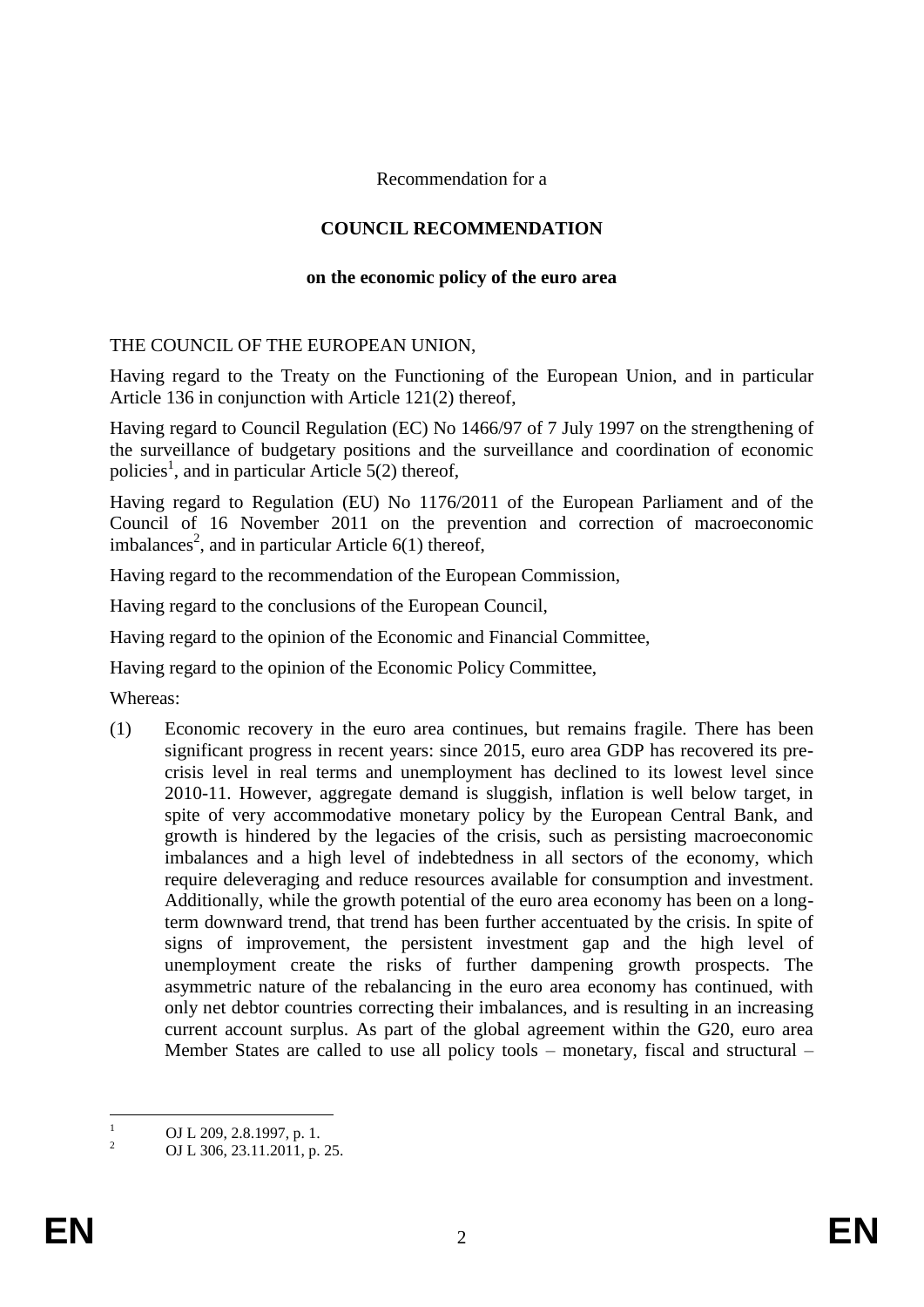individually and collectively – achieve strong, sustainable, balanced and inclusive growth.

- (2) Ambitious structural reforms should facilitate the smooth and efficient reallocation of human and capital resources, help to address the challenges of the ongoing technological and structural changes. Reforms that create an enabling business climate, complete the Single Market and remove barriers to investment are necessary. Those efforts are crucial for increasing productivity and employment, strengthening convergence and enhancing the growth potential and adjustment capacity of the euro area economy. Structural reform implementation, by creating efficient markets with responsive price mechanisms, would support monetary policy through facilitating its transmission to the real economy. Reforms that remove investment bottlenecks and support investment can bring a double benefit by supporting economic activity in the short term and creating capacity for long-term growth. Reforms that improve productivity are particularly important for the Member States with large deleveraging needs linked to high external debt, as faster growth helps to reduce the debt as a share of GDP. Boosting price- and non-price competitiveness would further contribute to external rebalancing in those countries. Member States with large current acccount surpluses can contribute to euro area rebalancing by introducing measures, including structural reforms, that facilitate channelling the excessive savings to domestic demand, in particular by strengthening investment. The current environment of low interest rates also offers additional opportunities in this regard, notably in countries with significant fiscal space.
- (3) Better coordination of the implementation of structural reforms, including those prescribed in the country-specific recommendations and those needed to complete the Economic and Monetary Union (EMU), can create positive spillovers in the Member States and strengthen their positive short-term effects. Eurogroup thematic discussions have proved valuable for building common understanding of reform priorities in the euro area, sharing best practices, promoting reform implementation and structural convergence. The Eurogroup should continue these discussions, strengthening them where possible, making effective use of agreed common principles and benchmarking. The National Productivity Boards, to be established in response to the Council recommendation adopted on 20 September 2016, $3$  can also contribute to the debate at the national level and to the design of structural reforms necessary for Member States in the context of the euro area economy.
- (4) A strong coordination of national fiscal policies, based on common rules, is essential to arrive at an appropriate aggregate fiscal stance and for the proper functioning of the monetary union. The common fiscal rules are geared towards pursuing debt sustainability at the national level, while providing room for macroeconomic stabilisation. The national and aggregate fiscal stances of the euro area have hence to balance the double objective of ensuring long-term sustainability of national public finances and short-term macroeconomic stabilisation at both country and the euro area level. At the current juncture of high uncertainty about the strength of the recovery and the level of spare capacity in the economy, when monetary policy has delivered substantial accommodation, fiscal policy at the euro area level is necessary to complement monetary policy in supporting demand, notably investment, and moving out of low inflation. The effectiveness of fiscal policy, including of spillover effects

 $\overline{3}$ <sup>3</sup> OJ C 349, 24.9.2016, p. 1.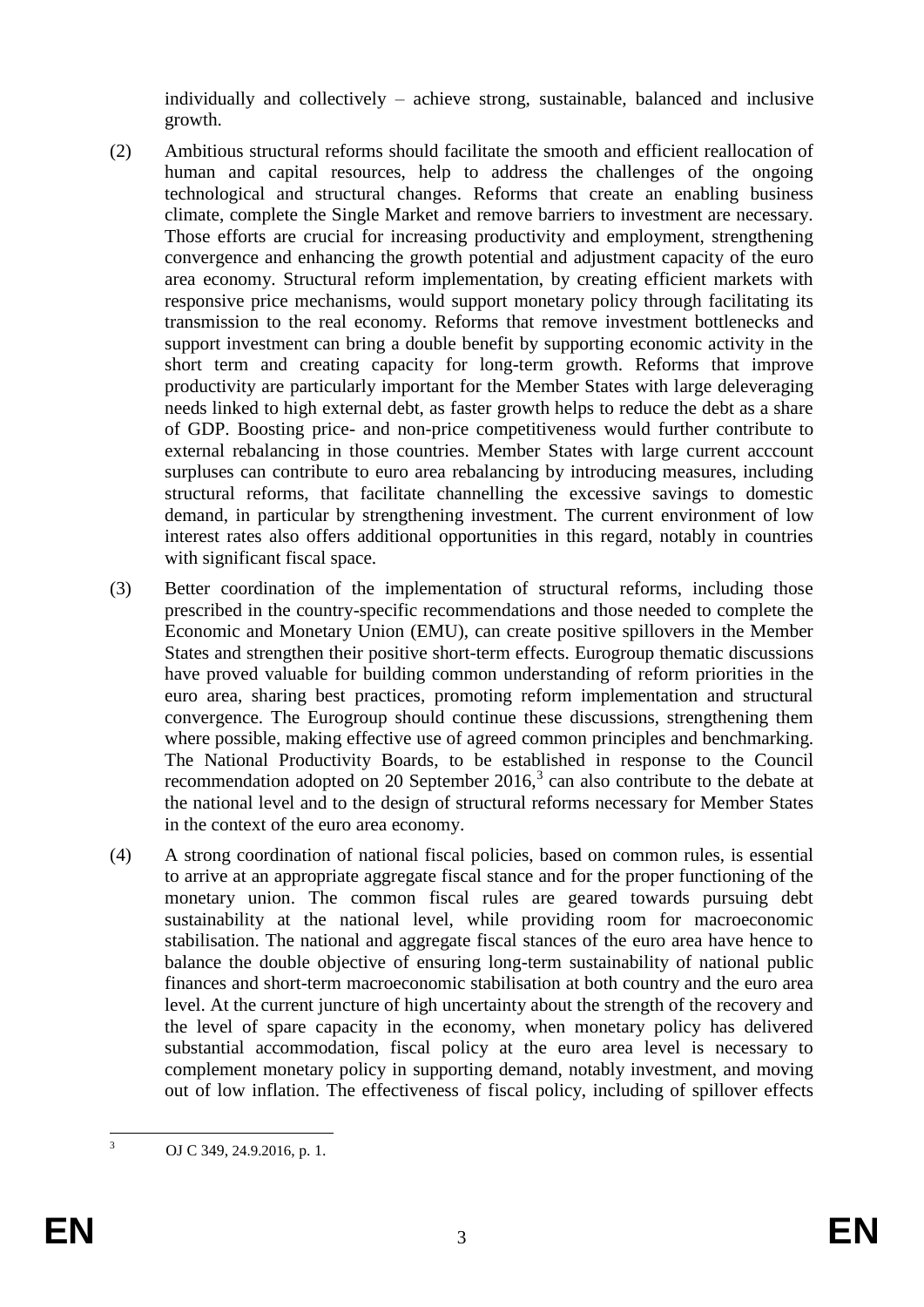across countries, is enhanced by the context of low interest rates. There is thus a case to recommend a more positive fiscal stance for the euro area as a whole. For 2017, the Commission considers that a fiscal expansion of up to 0.5% of GDP is desirable at the level of the euro area as a whole in the present circumstances<sup>4</sup>. This is a prudent and pragmatic target, within a range of possible targets which has 0.3% as a lower bound and 0.8% as an upper bound, in order to balance both macroeconomic stabilisation and fiscal sustainability concerns. At the same time, government debt remains high and there is still a need to make public finances sustainable in the medium term in a number of Member States. For this reason, it is necessary to ensure appropriate differentiation of fiscal efforts across the Member States, taking into account fiscal space and the spillovers across euro area countries. Member States which are over-achieving their fiscal objectives should use their fiscal space to support domestic demand and quality investments, including cross-border ones, in the context of the Investment Plan for Europe. For instance, guarantees to the European Fund for Strategic Investments are a particularly effective way for Member States with fiscal space to maximise the impact on the real economy and recovery in the euro area. Member States that need further fiscal adjustments under the preventive arm of the Pact should make sure to be broadly compliant with the Stability and Growth Pact's requirements for the coming year. Under the corrective arm of the Pact, Member States need to ensure a timely correction of their excessive deficits, including by providing fiscal buffers against unforeseen circumstances. Structural reforms, in particular those that increase productivity, would support growth and improve sustainability of public finances. In addition, a decisive improvement of the composition and management of national budgets, on both the revenue and expenditure sides, by shifting resources towards tangible and intangible investment would increase the impact of budgets on demand in the short term and productivity in the longer term. Effective national fiscal frameworks are necessary to strengthen the credibility of Member States' policies and help strike the right balance between shortterm macroeconomic stabilisation, debt sustainability and long-term growth.

(5) Labour markets continue to recover gradually in the euro area, with a steady reduction of unemployment. However, the rates of long-term unemployment and youth unemployment remain high, while poverty has stabilised at a high level in several Member States. Despite some progress with reforms to improve the resilience and adjustment capacity of labour markets, significant differences persist across the euro area, which continue to challenge the smooth functioning of the euro area. Welldesigned, fair and inclusive labour market, social protection and tax and benefit systems are necessary for a frictionless and constant reallocation of labour towards more productive activities, to support the (re)integration of those who are affected by transitions between jobs or are excluded from the labour market, to reduce segmentation, and promote social fairness, including by increasing the chances of quality employment. They will also result in more effective automatic stabilisation and stronger growth and employment which are important for addressing the social challenges in the euro area. Necessary reforms encompass: (i) changes in employment protection legislation aiming at reliable contractual arrangements, that provide flexibility and security for both employees and employers, promote labour market transitions, avoid a two-tier labour market and allow for labour cost adjustment when needed, an area where reform efforts have in recent years been particularly intense;

 $\frac{1}{4}$ 

See COM(2016) 727 final,16.11.2016.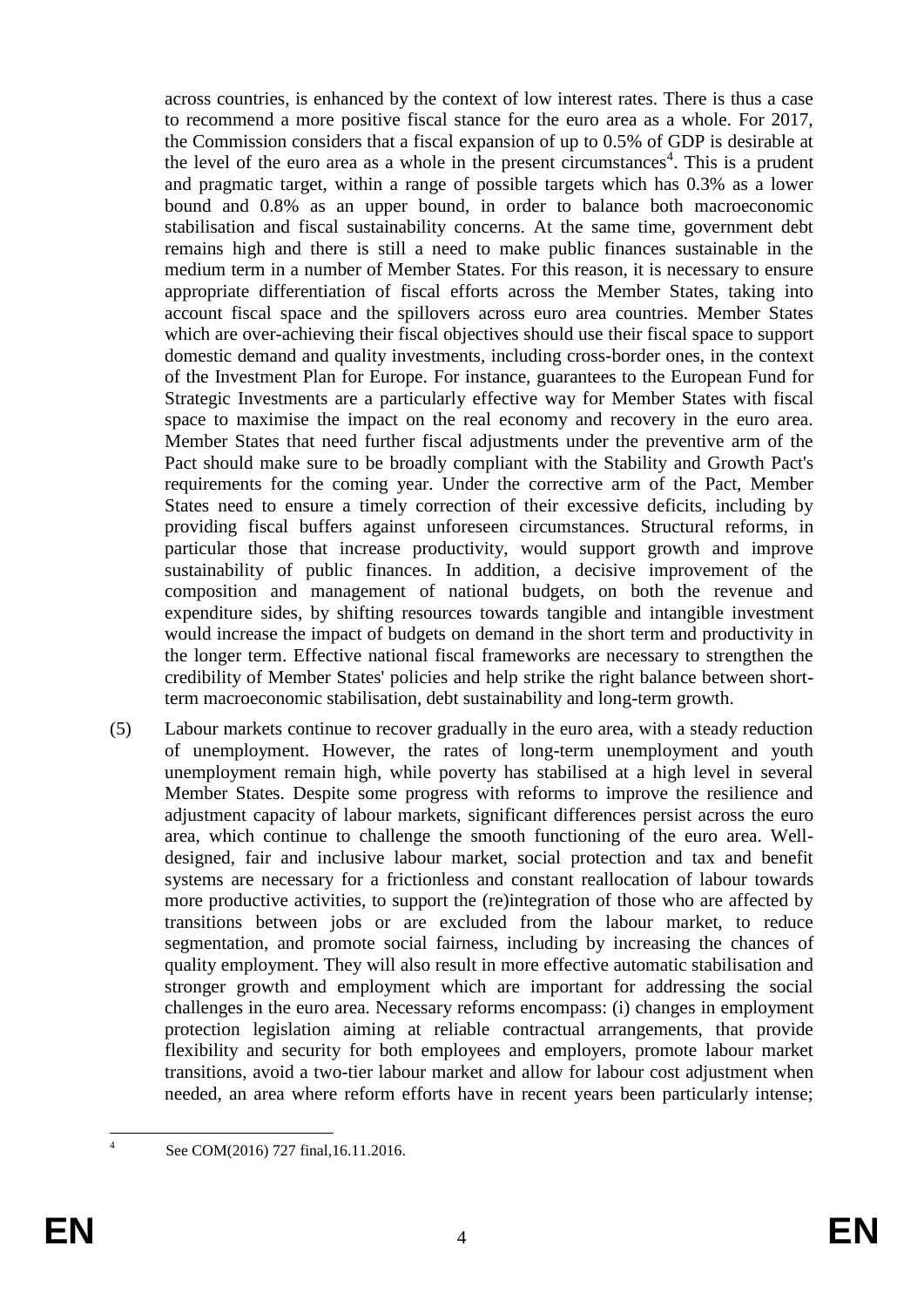(ii) enhancement of skills by improving the performance and efficiency of education systems and comprehensive lifelong learning strategies, focusing on labour market needs; (iii) effective active labour market policies, to help the unemployed, including the long-term unemployed, re-enter the labour market and increase labour market participation and (iv) modern and adequate social protection systems that support those in need, including the unemployed and those outside the labour market, and provide incentives for labour market integration. Moreover, shifting taxation away from labour, in particular for low-income earners, and ensuring equitable tax systems can improve labour market outcomes. Euro area Member States that have implemented such reforms are more resilient and demonstrate better employment and social performance.

- (6) The establishment of the Banking Union has progressed, but it remains unfinished. The lack of a common deposit insurance scheme and of a common backstop for the Single Resolution Fund hamper the ability of the Banking Union to sever the link between banks and sovereigns. While the overall resilience of the euro area banking sector has increased since the crisis, pressure on banks has mounted due to a number of factors, such as high levels of non-performing loans, inefficient business models and overcapacity in some Member States, all resulting in low profitability and challenges to viability. That pressure impairs banks' ability to provide lending to the economy. Risks also extend to the real economy, where the level of public and nonfinancial private debt in some Member States remains elevated. There is a need for a continued orderly deleveraging in the private sector through working out, servicing and if necessary restructuring of viable debt, and by liquidating the stocks of nonviable debt, so that capital can be reallocated more quickly and efficiently. In this context, dealing with still elevated levels of non-performing loans and following common principles in the design of insolvency frameworks for businesses and households, including by improving insolvency proceedings and out-of-court settlement frameworks, constitute key components of a successful and growth-friendly deleveraging process.
- (7) Over the last year, some progress has been made on the initiatives presented in the Five Presidents' Report on completing Europe's EMU, such as the increased role of the euro area dimension in the European Semester, the recommendation on the National Productivity Boards and the establishment of the European Fiscal Board within the Commission. Work is also ongoing on improving transparency and reducing complexity of fiscal rules. However, agreement on other initiatives with crucial importance for EMU, such as the European Deposit Insurance Scheme proposed by the Commission in November 2015, is still missing. Moreover, there are broader challenges to address in the light of the Five Presidents' Report. The Commission has announced its intention to present in March 2017 a White Paper on the future of Europe, which will also include the future of EMU. Agreeing on an operational way forward requires a shared sense of ownership and a common sense of purpose among all euro area Member States and EU institutions, and also among non-euro area Member States, as a strong EMU will help to address the challenges facing the EU more forcefully and will have a positive impact on non-euro area Member States as well,

HEREBY RECOMMENDS that euro area Member States take action, individually and collectively, within the Eurogroup in the period 2017-2018 to:

1. Pursue policies that support growth in the short and the long term, and improve adjustment capacity, rebalancing and convergence. Prioritise reforms that increase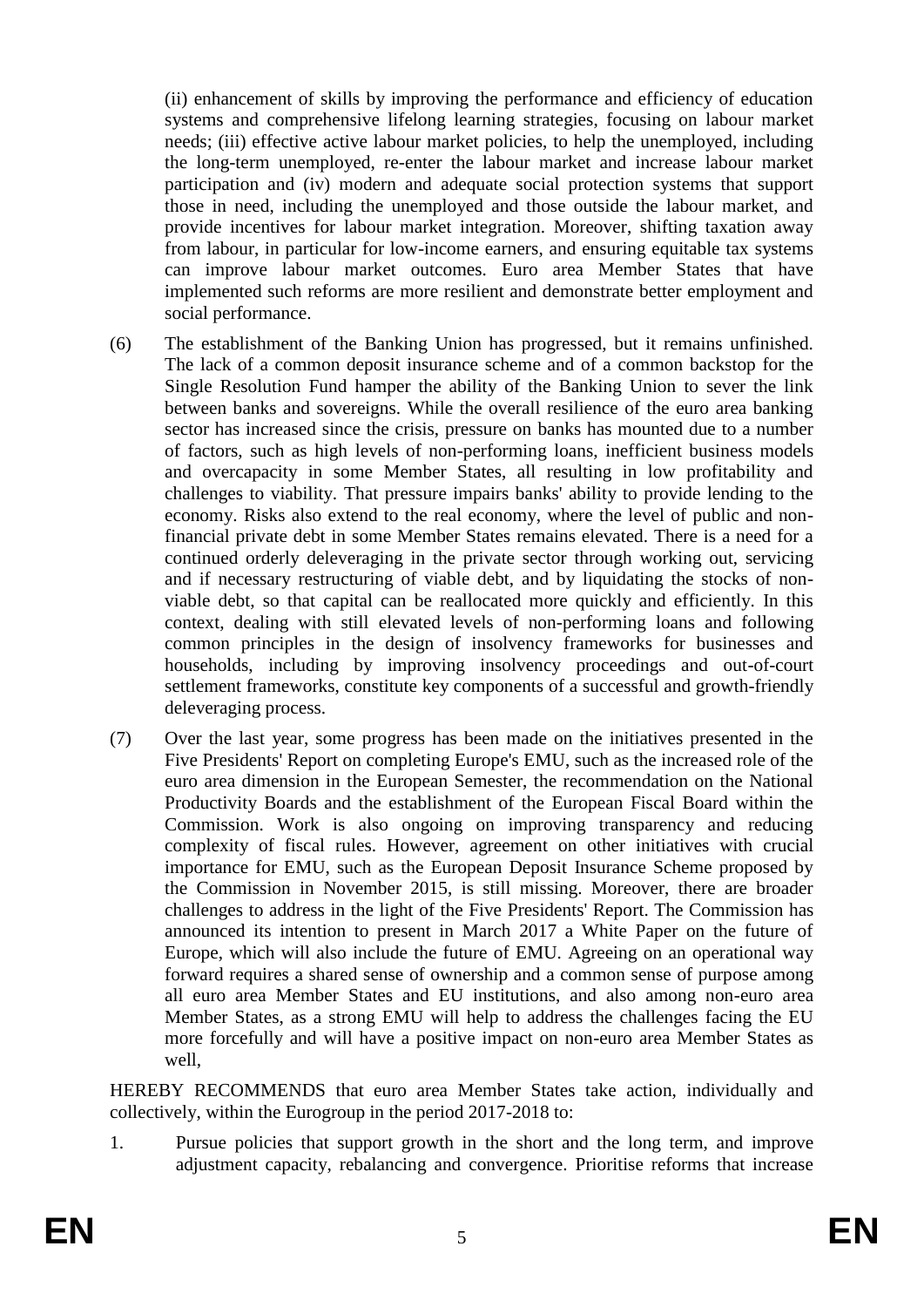productivity, improve the institutional and business environment, remove bottlenecks to investment, and support job creation. Member States with current account deficits or high external debt should raise productivity while containing unit labour costs. Member States with large current account surpluses should accelerate the implementation of measures that help to strengthen their domestic demand, in particular investment.

- 2. Deliver an overall positive fiscal stance contributing to a balanced policy mix, to support reforms and to strengthen the recovery through a fiscal expansion of up to 0.5% of GDP in 2017. Combine national efforts to secure long-term fiscal sustainability in respect of the Stability and Growth Pact with short-term macroeconomic stabilisation for the euro area, using all the room for manoeuvre available under the Stability and Growth Pact. Differentiate the fiscal effort by individual Member States by better taking into account their respective position with regard to the requirements under the Stability and Growth Pact, the situation of the euro area aggregate and spillovers across euro area countries: (i) for Member States which are over-achieving their fiscal objectives, use their fiscal space to support domestic demand and quality investments, including cross-border ones, as part of the Investment Plan for Europe; (ii) for Member States that need further fiscal adjustments under the preventive arm of the Pact, make sure to be broadly compliant with the requirements of the Stability and Growth Pact; (iii) for Member States under the corrective arm, ensure a timely correction of their excessive deficits, including by providing fiscal buffers against unforeseen circumstances. Improve the composition of public finances by creating more room for tangible and intangible investment and ensure the effective functioning of national fiscal frameworks.
- 3. Implement reforms that promote job creation, social fairness and convergence, underpinned by an effective social dialogue. They should combine: (i) reliable labour contracts which provide flexibility and security for employees and employers; (ii) quality and efficient education and training systems and comprehensive lifelong learning strategies targeted at labour market needs; (iii) effective active labour market policies to support labour market participation; (iv) modern and adequate social protection systems that support those in need and provide incentives for labour market integration. Shift taxes away from labour, particularly for low-income earners and in Member States where cost competitiveness lags behind the euro area average, and make it budgetarily neutral in countries without the fiscal room for manoeuvre.
- 4. Agree on a European deposit insurance scheme on the basis of the Commission's proposal of November 2015 and start work on the common backstop for the Single Resolution Fund to make it operational before the end of the Fund's transitional period. Devise and implement an effective euro-area wide strategy to address risks to the viability of the banking sector, including as regards the high level of nonperforming loans, inefficient business models and overcapacity. In Member States with large stocks of private debt, promote an orderly deleveraging.
- 5. Accelerate initiatives to complete the EMU, in full respect of the EU's internal market and in an open and transparent manner. Implement the remaining actions under stage 1 of the Five Presidents' Report on completing Europe's EMU.